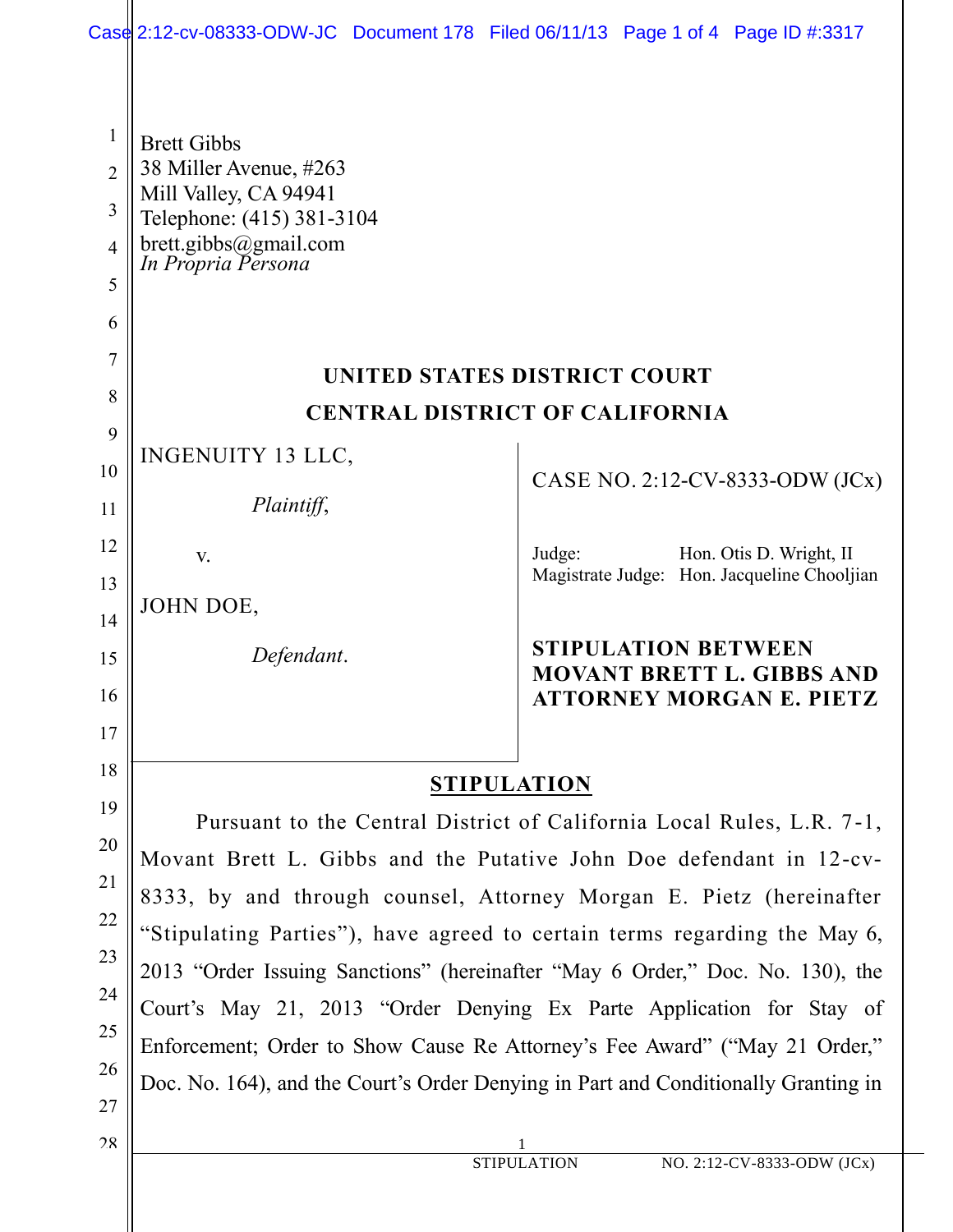1 2 3 4 5 Part Paul Duffy's Motion for Approval of Bond and Order Staying Enforcement of May 6 and May 21 Orders Imposing Sanctions and Penalties ("June 7 Order," Doc. No. 176). After meeting and conferring in good faith on the issues currently presented in this matter, the Stipulating Parties stipulate to the following:

6

7

8

9

10

11

12

13

14

15

16

17

18

19

20

21

22

23

24

25

///

///

26

27

28

- 1. In view of a bond having been posted in the above-captioned matter, and in consideration of Mr. Gibbs' current financial difficulties as presented in his May 23, 2013 Response to the Court's May 21 Order, the Stipulating Parties agree that the entire amount of the \$1,000 per day penalty should be vacated as to Mr. Gibbs, and only as to Mr. Gibbs.
- 2. Mr. Gibbs' position is that because the Court's May 6 Order imposed joint and several liability for the attorney's fee award on four individuals and three entities, and the Court's June 7 Order required that the bonds clearly set forth the joint and several liability of the parties, the posted bond effectively applies to and secures payment from all of the sanctioned parties, including Mr. Gibbs. The putative John Doe defendant, through counsel, does not object to this position.
	- 3. The Stipulating Parties agree that Mr. Gibbs should not accrue an additional sanction or penalty for failing to post the additional bond required by the Court's June 7 Order; however, if the additional bond required in the June 7 Order is not timely posted, this stipulation is without prejudice to the putative defendant's right to seek further relief as against any party, including Mr. Gibbs.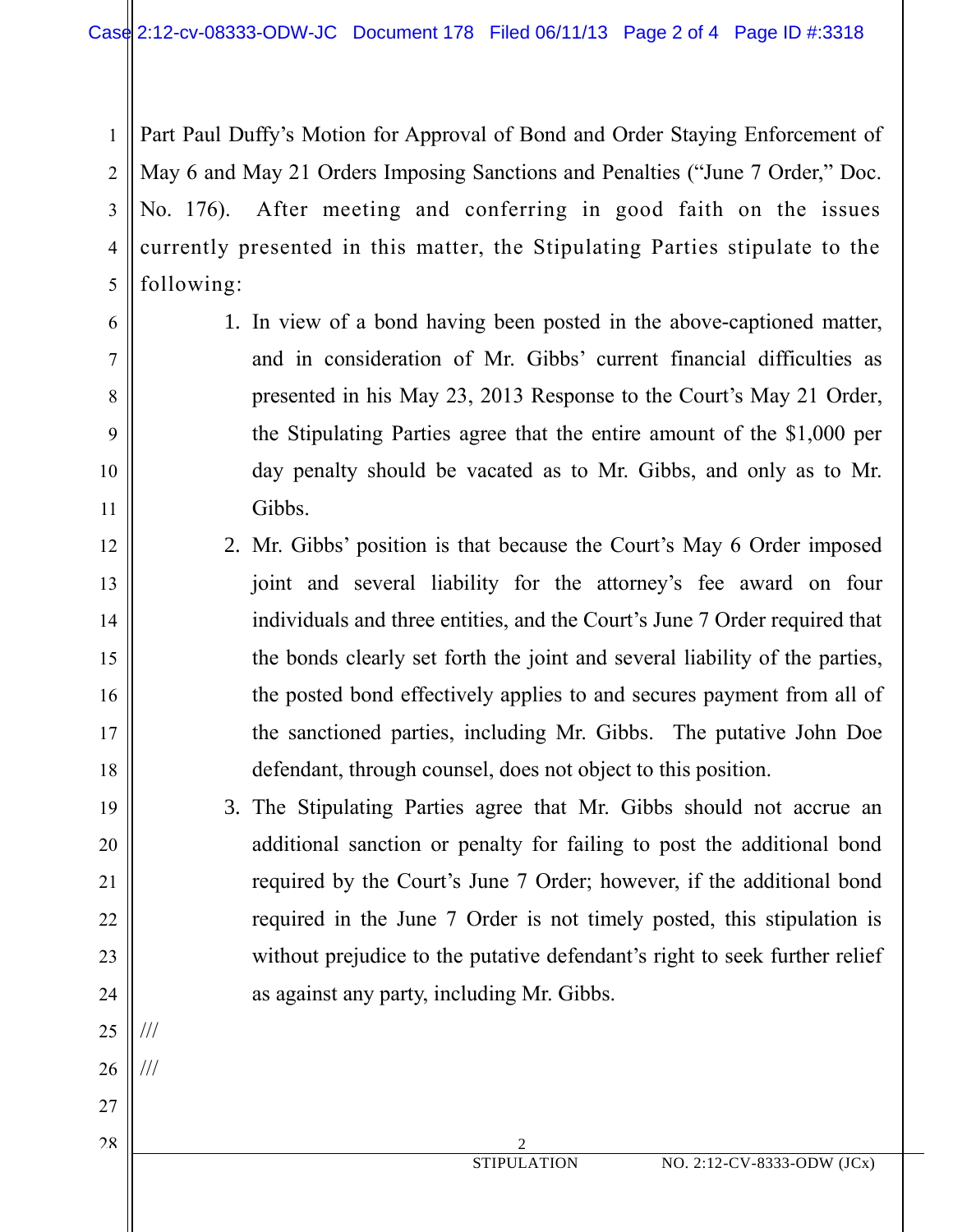|                       | Case 2:12-cv-08333-ODW-JC Document 178 Filed 06/11/13 Page 3 of 4 Page ID #:3319                                                                                                                                                   |
|-----------------------|------------------------------------------------------------------------------------------------------------------------------------------------------------------------------------------------------------------------------------|
| 1<br>2<br>3<br>4<br>5 | 4. As a "Prenda party," as defined in the Court's June 7 Order, Mr. Gibbs<br>shall execute and acknowledge the validity of the conditions presented<br>in the June 7 Order within the seven days allotted.<br>IT IS SO STIPULATED. |
| 6                     |                                                                                                                                                                                                                                    |
| $\overline{7}$        |                                                                                                                                                                                                                                    |
| 8                     | Respectfully submitted,                                                                                                                                                                                                            |
| 9                     | DATED: June 11, 2013                                                                                                                                                                                                               |
| 10                    | /s/ Brett L. Gibbs<br><b>Brett Gibbs</b>                                                                                                                                                                                           |
| 11                    | 38 Miller Avenue, #263                                                                                                                                                                                                             |
| 12<br>13              | Mill Valley, CA 94941<br>Telephone: (415) 381-3104                                                                                                                                                                                 |
| 14                    | brett.gibbs@gmail.com                                                                                                                                                                                                              |
| 15                    |                                                                                                                                                                                                                                    |
| 16                    | DATED: June 10, 2013                                                                                                                                                                                                               |
| 17                    | /s/ Morgan E. Pietz<br>Morgan E. Pietz                                                                                                                                                                                             |
| 18                    | THE PIETZ LAW FIRM<br>3770 Highland Avenue, Suite 206                                                                                                                                                                              |
| 19                    | Manhattan Beach, CA 90266<br>Telephone: (310) 424-5557                                                                                                                                                                             |
| 20                    | Facsimile: (310) 546-5301                                                                                                                                                                                                          |
| 21<br>22              | mpietz@pietzlawfirm.com<br>Attorney for Defendant John Doe                                                                                                                                                                         |
| 23                    |                                                                                                                                                                                                                                    |
| 24                    |                                                                                                                                                                                                                                    |
| 25                    |                                                                                                                                                                                                                                    |
| 26                    |                                                                                                                                                                                                                                    |
| 27                    |                                                                                                                                                                                                                                    |
| 28                    | 3<br><b>STIPULATION</b><br>NO. 2:12-CV-8333-ODW (JCx)                                                                                                                                                                              |
|                       |                                                                                                                                                                                                                                    |